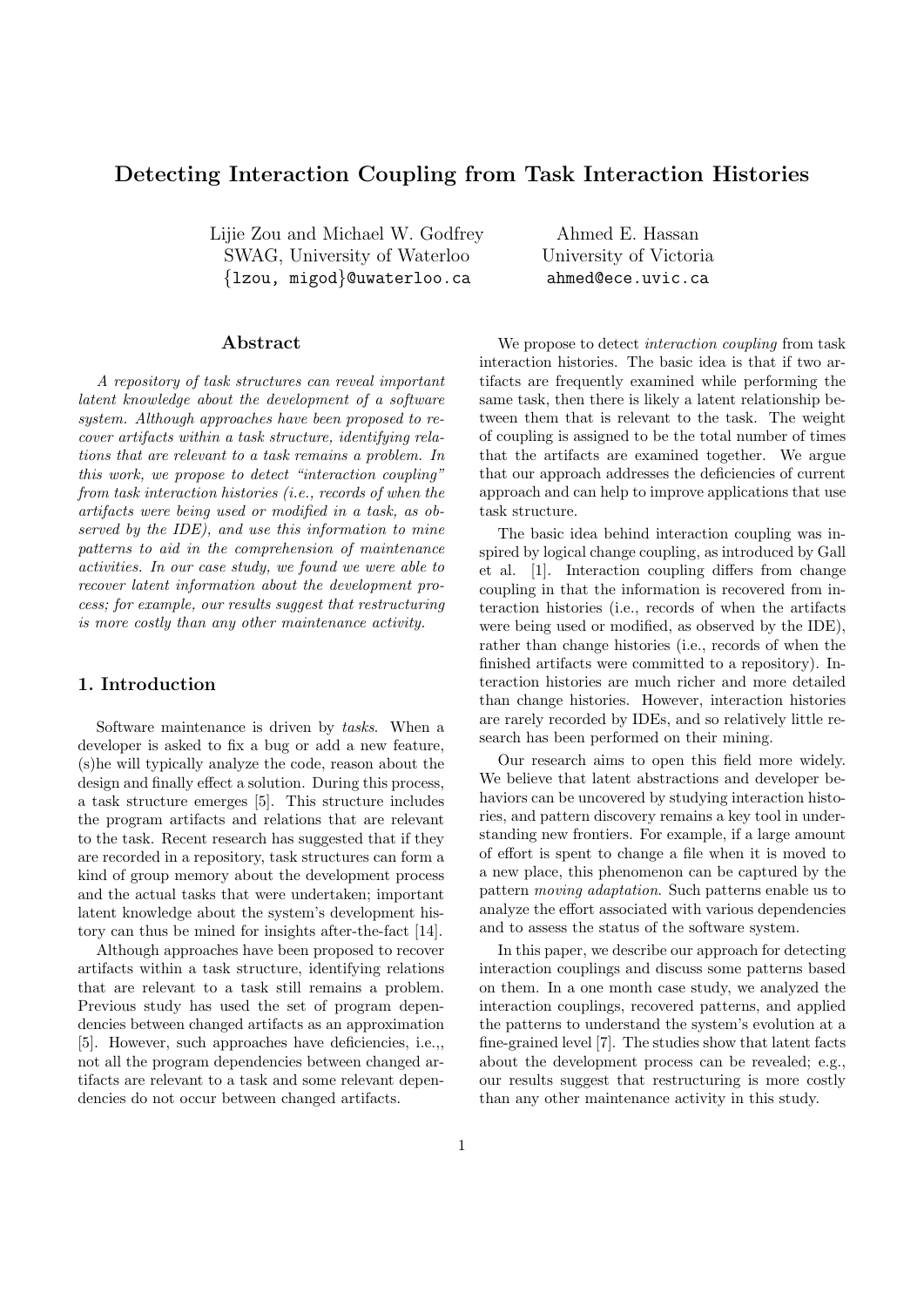The remainder of this paper is organized as follows: Section 2 describes the concept of interaction coupling and introduces two patterns we identified. Section 3 presents our approach for detecting interaction coupling and identifying patterns. Section 4 discusses several research questions raised by this work. Section 5 describes the case study design, and the results are discussed in Section 6.

# 2. Interaction coupling

Interaction coupling is a type of retrospective relation recovered from task interaction histories. The basic rationale behind it is that if two program artifacts are frequently accessed together while performing the same task, they are very likely to have a dependency. The underlying relation can be code dependency, code duplication, or something that is just "known" by a programmer. We define the weight (or the strength) of an interaction coupling to be the total number of times that two artifacts are accessed together. The intuition behind the weighting is that it reflects the importance and effort of maintaining the relationship; if two artifacts are often accessed at the same time, then there is likely to be a strong relationship between them, and the effort on understanding and changing it may be significant.

The basic rationale behind interaction coupling is similar to "logical coupling" [1], where two artifacts that are often checked into a version control system at the same time are considered to be coupled logically. Interaction coupling is also "logical" in the sense that it is detected from frequent occurrence of some event. To eliminate confusion of terminology and highlight that one is from task interaction histories while the other is from change histories, we will refer to logical coupling as "change coupling" in this paper.

#### 2.1. Interaction coupling and task structure

Our basic contention is that interaction couplings are meaningful phenomena that are usually relevant to the tasks in which they appear. While many kinds of relationships may exist between a pair of artifacts, the relationships inferred through interaction coupling are identified only by co-occurrence within the performance of tasks, and so are likely to be relevant to the tasks. Professional programmers generally try to learn only what is necessary to solve a task [11], and most artifacts that they access are relevant to the tasks they are working on [14]. Relationships between these artifacts are likely to be of similar importance: if the relationship between two artifacts is not relevant to tasks in which they appear together, it is unlikely that programmers will choose to access them frequently at the same time.

Modeling the maintenance tasks that are performed on a system requires considering the artifacts that are involved in each task — those that are modified or just viewed — and the relevant relationships between them. Current approaches use the set of program dependencies between changed artifacts as an approximation of the relevant relationships [5]. However, not all of the dependencies between changed artifacts are related to the maintenance task performed — any two artifacts may have a rich set of relationships between them. Furthermore, some relationships that are relevant to the task may not occur between changed artifacts, i.e., referring to a data format when writing methods to read/write it, or may not be program dependencies per se. Finally some relationships may be relevant to a task but are not program dependencies, such as copy/paste.

All these problems can be addressed by interaction coupling: only dependencies that are relevant to a task are recovered; these dependencies can between changed artifacts and viewed only artifacts and they can be program dependencies or other hidden relations. Moreover, since the weight is assigned to be the total number of times that the relation is viewed during a maintenance task, it can reflect the importance and effort of such relation within the task.

Interaction coupling can therefore be used in task structure recovery, and applications that use task structure can be augmented. For example, artifacts that are often examined together historically can be recommended to a programmer if one of them is being accessed. Moreover, the suggestion can contain information about how strongly (the weight) the two artifacts were coupled. Such information can help programmers decide whether to accept or reject a recommendation. If task structure is shared with other programmers, interaction coupling with different weights can be used to identify core artifacts and relations within a task structure. This provides a good starting point for other developers.

# 2.2. Interaction vs. change coupling

Interaction coupling and change coupling share a similar rationale. Both are logical, and can recover hidden dependencies that otherwise invisible from code analysis. Furthermore, both approaches are relatively lightweight and no complex code analysis is required.

But as illustrated in Figure 1, the two concepts also differ in important ways :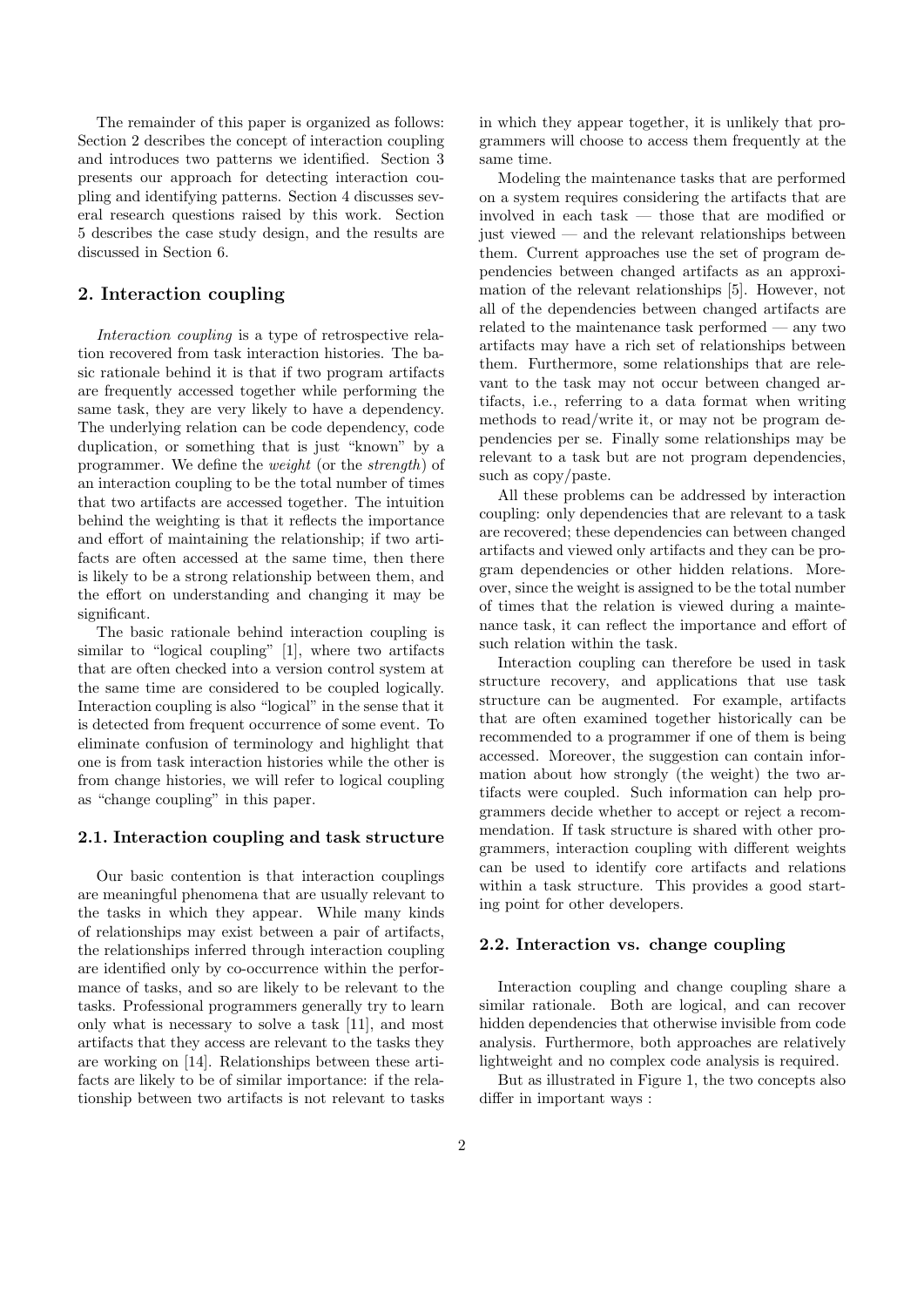

**Figure 1. Interaction vs change coupling**

- 1. Change coupling (CC) is detected from change histories, while interaction coupling (IC) is extracted from task interaction histories.
- 2. CC can only capture relations between artifacts that are changed, while IC may involve artifacts that are viewed only.
- 3. CC captures dependencies that recur frequently in different tasks. But IC captures relations that occur in single task.
- 4. To get enough data points to be useful, a fairly long time period is usually needed for detecting CC. Since the time between IC events is typically measured in minutes or seconds instead of weeks, this is much less of a problems for IC.
- 5. It can be challenging to determine the actual relation behind CC due to lack of details to reason about, while interaction histories contain rich context of why artifacts are related and provides better support for reasoning.

Of course, the major advantage of CC over IC is that it requires only records of repository check-ins, which most projects have; IC requires explicit modeling of maintenance task activity, and this support is currently provided in only a few tools [3, 14, 9]. However, if task structure information is available, we expect that interaction coupling can be used to improve other techniques that have relied on change coupling, such as detecting structural deficiencies [1].

# 2.3. Interaction coupling patterns

There are many reasons why interaction coupling that is, two artifacts being accessed within the same task — may occur. For example, an implementation class may be changed together with the interface that it implements, or a library entity may be viewed to remind the developer of the API that must be used.

Our goal is to use the information gained through modeling interaction couplings to improve understanding of maintenance tasks. The record of a task may show what mechanical changes occurred to the artifacts of concern; our goal is to recognize broader patterns in the task structures that can give insight into the maintenance process itself, as well as the history and status of the system under discussion. For example, we would naively expect evolving interface to be relatively infrequent once the architecture of a system has stabilized; if many instances of this pattern are noted — either changes to the same interfaces occurring repeatedly, or widespread interface evolution throughout the system — this may indicate that the system's architecture is poorly suited to current use, and the internal interface boundaries may need to be reconsidered.

In this study, we focus on patterns for strong couplings since they are likely to be associated with significant maintenance effort. We propose the following two patterns that may result from a strong interaction coupling between file A and file B:

1. Moving adaptation - In moving a file to another place, a file clone is first created in the new location and is then changed. During modification, the old file is referenced intensively.

An indicator of this phenomenon is

- A is a new file
- B is later deleted
- Methods within B are viewed only when methods with identical names within A are changed
- 2. Evolving interface  $-$  Due to changes in an interface, a class that implements the interface changes its implementation.

In this phenomenon:

- A is an interface
- B is a class that implements A
- Methods with identical names within A and B are changed subsequently. Other methods in B may be changed as well.

Frequency of this type of coupling is expected to be low, since interfaces are expected to be fairly stable after initial development. The strength of this type of coupling is expected to be high, as it involves changes to two files and the impact of interface change is usually high. Also it is expected to occur to all the classes that implement the interface.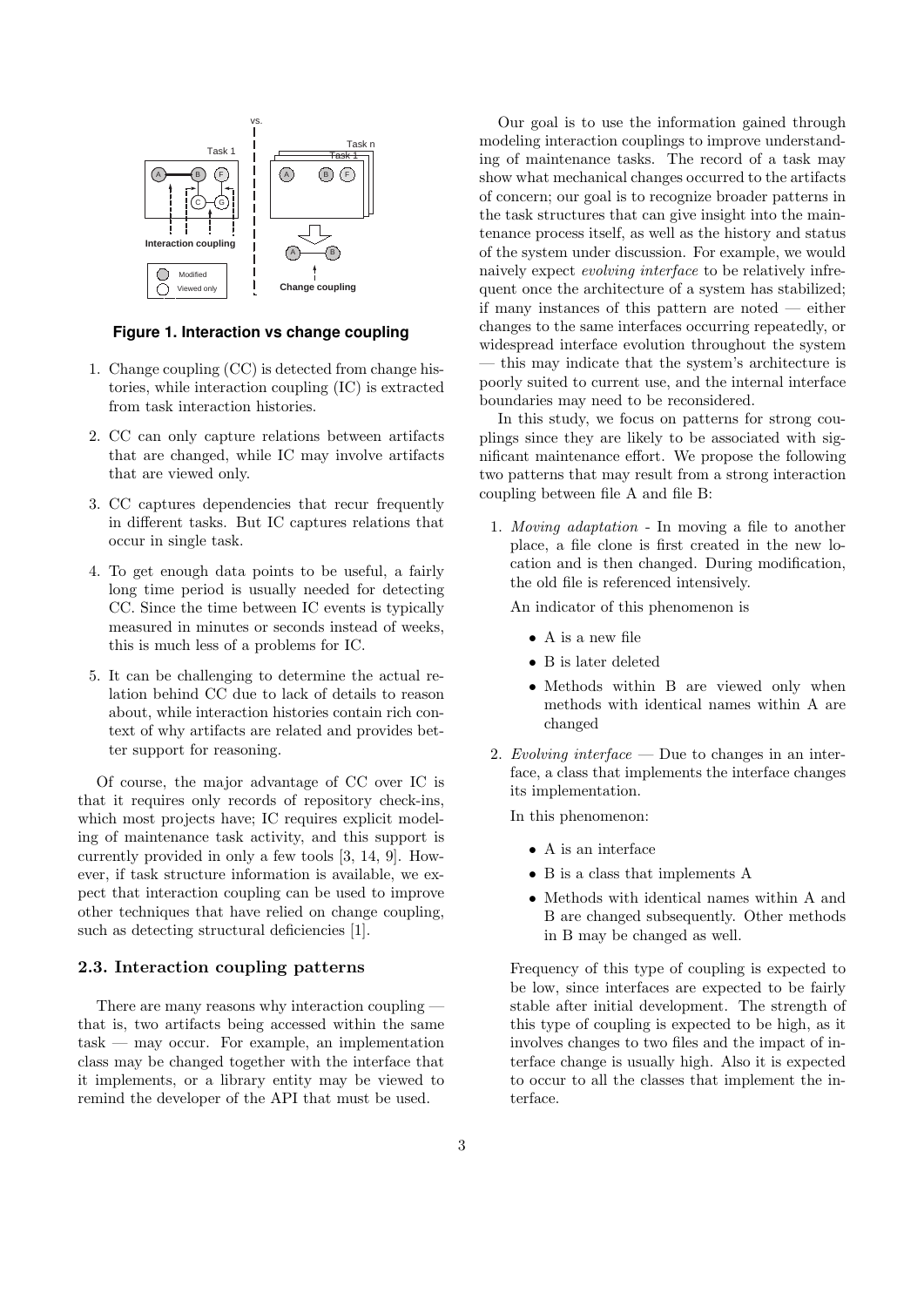### 3. Our approach

# 3.1. Detecting interaction couplings

Before interaction couplings are identified, task interaction histories need to be captured. This is described in detail in our previous work [14], so we only give a brief summary of how this is done. The architecture of this step is illustrated in Figure 2.



**Figure 2. Capture task interaction histories**

The recorder is a plug-in of an IDE. It captures developers' interactions with program artifacts by listening to various IDE events, mainly viewing and editing. To collect task information, it also requires the programmer to specify manually what task (s)he is working on for each continuous working unit of a task (called a tasklet). The loader stores interaction histories and task information into an RDBMS repository. Raw data is collected at the method level. It is subsequently "lifted" to the file level to support high level data analysis.

After task interaction histories are captured, interaction couplings are identified for each task performed by each programmer. There are four steps: lifting, counting, filtering, and classification. To help with explanation, we use following example throughout all the steps:

In a simplified form, an event can be represented as  $\{t, mod/view, f.m, d\}$ , which means that from time t to  $t + d$  a programmer is modifying or viewing a method m in file f. Duration  $d$  is computed by calculating the time difference of two consecutive events after considering interruption. Suppose a task interaction history for a programmer has the following event sequences:  $E_1 = \{t_1, mod, A.r, d_1\}, E_2 = \{t_2, view, B.p, d_2\}, E_3 =$  ${t_3, mod, B, d_3}, E_4 = {t_4, view, A.q, d_4}.$ 

### 1. Lifting

In this step, program artifacts are lifted to the file level. Also, consecutive events that occur within the same file are aggregated into a single event with the event type *agg*; in this case, the duration of the aggregate event is computed in the obvious way by summing up all the child durations. The sample event sequence after this step becomes  $E_1 = \{t_1, mod, A, d_1\}, E' = \{t_2, agg, B, d_2 + d_3\},$ 

 $E_4 = \{t_4, view, A, d_4\}.$  Details of an aggregated event can be retrieved at run time to support reasoning about interaction coupling, including identifying which pattern it belongs to.

#### 2. Counting

A programmer typically sets only one editor visible in an IDE to achieve big editing space, i.e., in the standard JDT perspective. If the programmer wants to view two files together, (s)he has to switch between the two files. In such "oneeditor" situation, therefore, "viewed together" can be translated into context switches. After the lifting step, each pair of consecutive events are about different files, thus they form a context switch between the two files. We count how many context switches occur for each pair of files regardless of the direction. For the above example, there are two context switches:  $A \to B$  from  $E_1$  to  $E'$ , and  $B \to A$  from E' to  $E_4$ . Therefore, we say that the pair of files A and B have two context switches in this task, which we denote as  $A \Leftrightarrow B = 2$ .

3. Filtering

We set a threshold for two files to be considered as having interaction coupling. Following how threshold value is set in logical change coupling [1], we define that two files have interaction coupling within a task if and only if the total number of context switches between them is larger than the average value. Suppose the average number of context switches is 4, as it is in the case study; since  $A \Leftrightarrow B = 2 < 5$ , we would consider that no interaction coupling between A and B has occurred in this example.

4. Classification

Finally, we categorize the interaction couplings into three groups, based on whether the two artifacts have ever changed in a task: co-change (both changed), change-view (one changed; one viewed only), and co-view (both viewed only).

# 3.2. Identifying interaction coupling patterns

Once the interaction couplings have been recovered, they can be mined for patterns. The method is quite simple since the definitions of our patterns are straightforward. We focus on strong couplings. For each instance, we check which case it belongs to and whether it conforms to an existing pattern or belongs to a new pattern. If it does not conform to a pattern in our catalogue, we initially mark it as "unrecognized".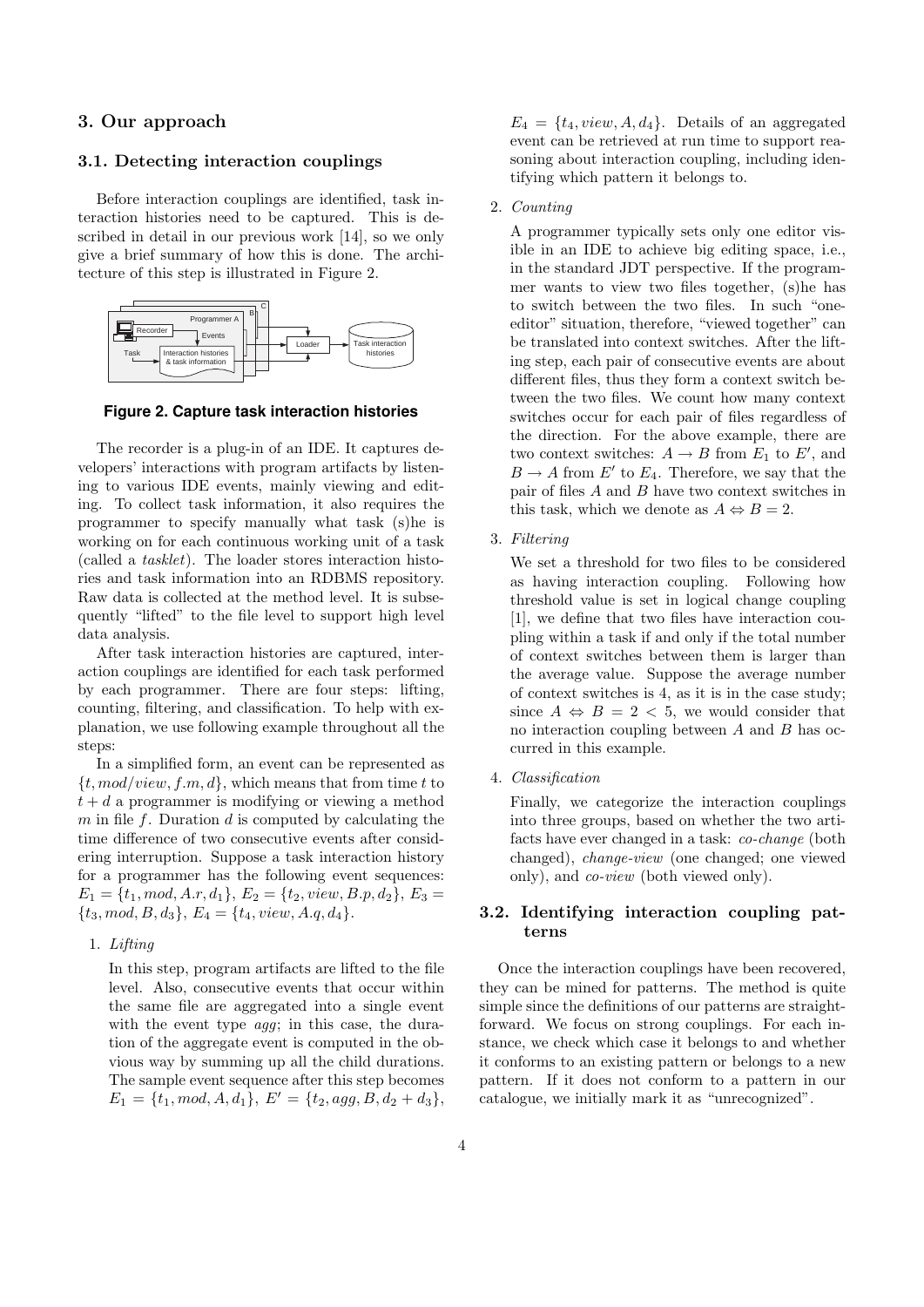#### 3.3. Assumptions and limitations

In our approach it is assumed that maintenance tasks can be accurately modeled by the programmers manually. As shown from our previous work [14], this assumption can be made reasonably when the number of maintenance tasks performed each day is small.

Our current approach has a few limitations. The recorder can only deal with one IDE instance running at a time on a computer, and the counting algorithm works only for the "one-editor" setting. Moreover, there is no information in interaction histories about what program artifacts are newly added or deleted. This affects reasoning about interaction couplings. We plan to work on these limitations in the future.

### 4. Research questions

In this paper, we address the following research questions:

- Q1 What are the basic characteristics of interaction coupling? For example, is its occurrence frequency related to the size of task? Does co-change occur more often than change-view or co-view?
- Q2 What kinds of interaction coupling patterns exist? What can be learned from them?
- Q3 What insights can we obtain from performing evolution analysis based on interaction couplings?

#### 5. Case study

To answer these questions, we have performed a case study by analyzing a task interaction history repository built from our previous work [14]. Based on the repository, we recovered interaction couplings and identified patterns, following the methods described in Section 3. We interviewed the programmers about the background information of each project.

The study was conducted in a medium-size software company in Shanghai, China. Three professional programmers — whom we shall refer to as P1, P2 and P3 — working on two software projects — which we shall call H and  $B$  — volunteered to participate. P1 and P3 worked on project H, and P2 worked on project B. All the programmers used the "one-editor" option while they worked in JDT. All of them performed their daily maintenance tasks for one month using our tool set.

Project H is an internal application platform for several other major products in the company, including logistics, ERP, and finance. It has 577 classes and 57 KLOC, and is currently being maintained by six programmers. The software contains 13 subsystems (top level modules).

Project B is a business intelligence platform that provides advanced analysis of business data from other systems. It has 838 classes and 93 KLOC, if one includes the open source project, or 202 classes and 20 KLOC if it is excluded. It has a total 7 subsystems: three subsystems and their corresponding test subsystems, plus another test subsystem for the overall software.

### 6. Case study results

#### 6.1. Q1: Basic characteristics

Over the month of the study, a total of 43 tasks were performed by the three programmers. Figure 3 shows the size of each task in terms of the number of files being modified and viewed only. The tasks are ordered by programmer and the starting time of each task. The average number of context switches in this study is 4, so it is used as the threshold value for interaction coupling detection. A total of 236 instances of interaction couplings were identified. Based on whether the two artifacts are ever changed in a task, they were classified into co-change, change-view or co-view. Figure 4 shows the occurrence of each type for each task, with tasks in the same order as in Figure 3.



**Figure 3. # Modified file & # viewed-only file**



**Figure 4. # Interaction couplings of 3 types**

As we can see from the two figures, large tasks tend to have a large number of interaction couplings (ICs). The three largest tasks, T6, T31 and T38, have the largest number of ICs. But there are exceptions as well;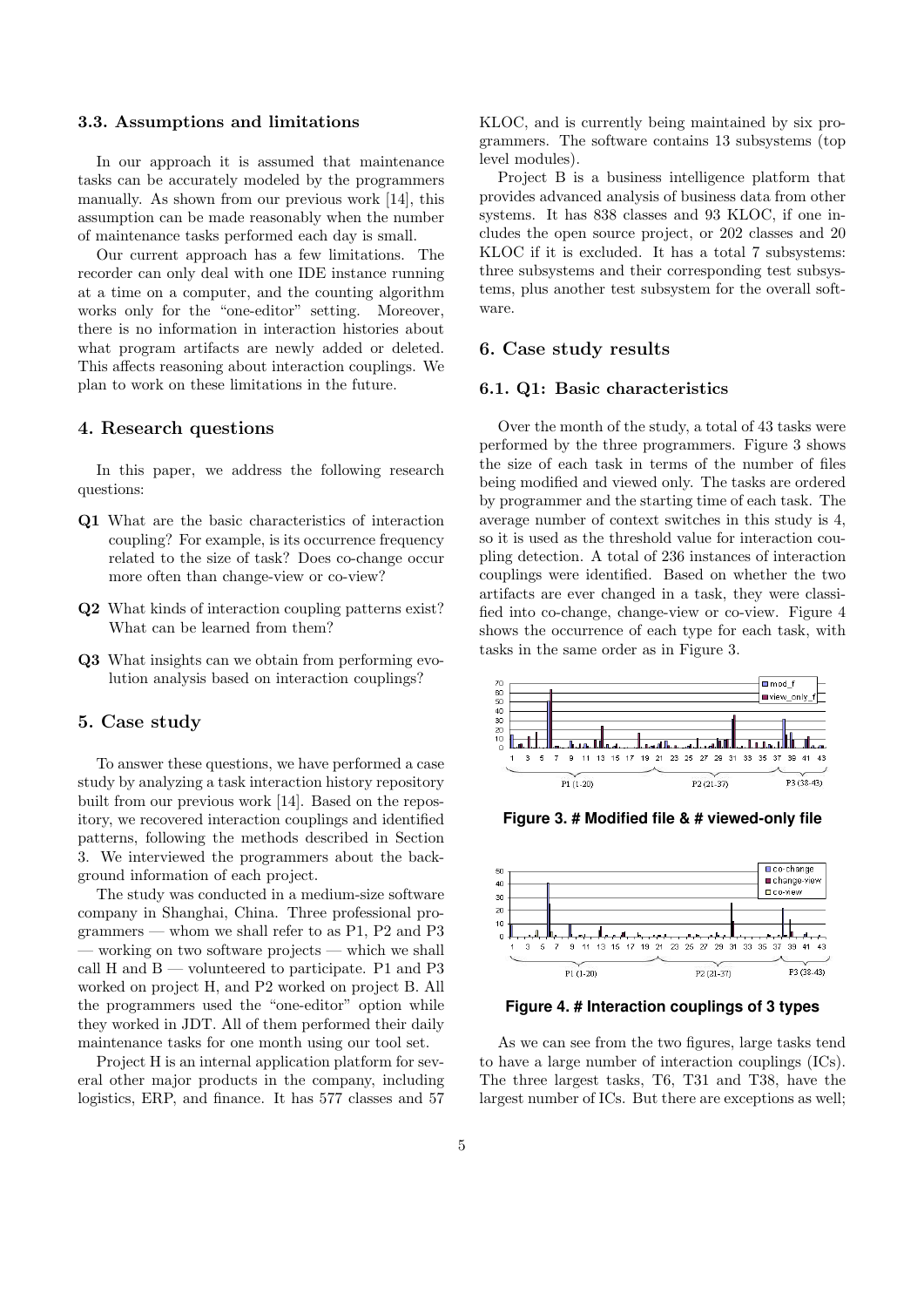for example, T9 and T22 have almost the same number of files being accessed, but T9 has many more ICs than T22. For most tasks, we found that co-changes outnumbered change-views, which in turn outnumbered co-views. Some tasks, such as T4 and T16, however, had more change-views and co-views than co-changes. This may indicate that tasks T4 and T16 were more widely scattered and were harder to understand.

Table 1 shows the occurrences and weight for each type of interaction coupling:

**Table 1. Compare three types of IC**

|              |              |       | Weight |              |
|--------------|--------------|-------|--------|--------------|
| Type         | # IC         | Total | Avg    | $_{\rm Med}$ |
| $Co$ -change | 144 (61\%)   | 1810  | 12.6   |              |
| Change-view  | 72 (30%)     | 760   | 10.5   |              |
| Co-view      | $20(9\%)$    | 144   | 7.2    |              |
| Total        | $236(100\%)$ | 2714  | 11.5   |              |

Among all the instances, more than half are cochanges  $(61\%)$ , about one third are change-views  $(30\%)$ and fewer than 10% are co-views. The average weight of co-change is 12.6, slightly higher than that of changeview (10.5), and even higher than that of co-view (7.2). This ordering also holds for the median value of the weight. These numbers suggest that the more a relation involves changed artifacts, the more effort programmers tend to spend on it (if we accept that the effort can be implied from the weight). Most task relevant relations are between artifacts that need to be changed. Relations not between changed artifacts have fewer of them being relevant to the task.

We note that the programmers in our study are professionals who are familiar with the systems they are working on. We wonder whether these characteristics would be different for novice programmers, or professionals working on an unfamiliar system. Novice programmers, for example, often have a limited understanding of the software system as well as the tasks; we might reasonably expect them to explore a wider scope of artifacts and spend more effort in understanding, which would entail a larger ratio of change-view or co-view, and higher coupling strength. We plan to investigate this in the future.

Interaction couplings can also be classified as internal or external based on whether the two artifacts are within the same subsystem or not. Table 2 shows their number (total and for each of the three types) and weight information.

Overall, there were more internal links (60%) than external $(40\%)$ . This is not surprising since we expect maintenance tasks involve more local information. Different types have different ratios between internal and external. Of all the co-changes, about one third

**Table 2. Internal and external interaction coupling**

|          | $_{\rm Count}$ |         |        | Weight |      |
|----------|----------------|---------|--------|--------|------|
|          |                | Co.     | Change | Co     |      |
| Type     | Total $(\%)$   | -change | -view  | -view  | AVG  |
| Internal | 144 (61%)      | 94      | 36     | 14     | 10.5 |
| External | 92(39%)        | 50      | 36     |        | 13   |

(50/144) are external. This number is higher than our expectation, since one might anticipate that changes would be localized in a software system with good maintainability; these external links are analyzed later in Section 6.3. Half of change-views are external. This ratio is larger than that of co-change; this suggests that relations that are relevant for a task but less related to changes can be more scattered around. The average weight of internal couplings is slightly smaller than that of external. This may indicate that it is more difficult to understand "remote" relations than local ones.

### 6.2. Q2: Interaction coupling patterns

We decided to focus on the top 20% strongest couplings and attempt to mine the data for patterns. Within the top 46 strongest couplings, the highest strength is 77, the lowest is 15, and the average is 27.2. 76% (35/46) instances are co-changes, 22% (10/46) are view-change, and only one instance is co-view. The ratio of view-change in this group is lower than that of the whole data set (30%).

We found instances for both the two patterns described in Section 3.2. Moreover, we discovered several additional patterns:

1. Sibling cloning - Due to change in an interface, two classes that implement the interface copy changes between them.

An indicator of this phenomenon is

- A is a class that implements interface C.
- B is a class that implements interface C.
- C is modified.
- Methods with identical names within A and B are changed subsequently
- The amount of change in two files does not differ a lot.
- 2. Superclass evolving A subclass is changed as the result of a superclass changing.

This pattern is similar to interface evolving. An indicator of this phenomenon is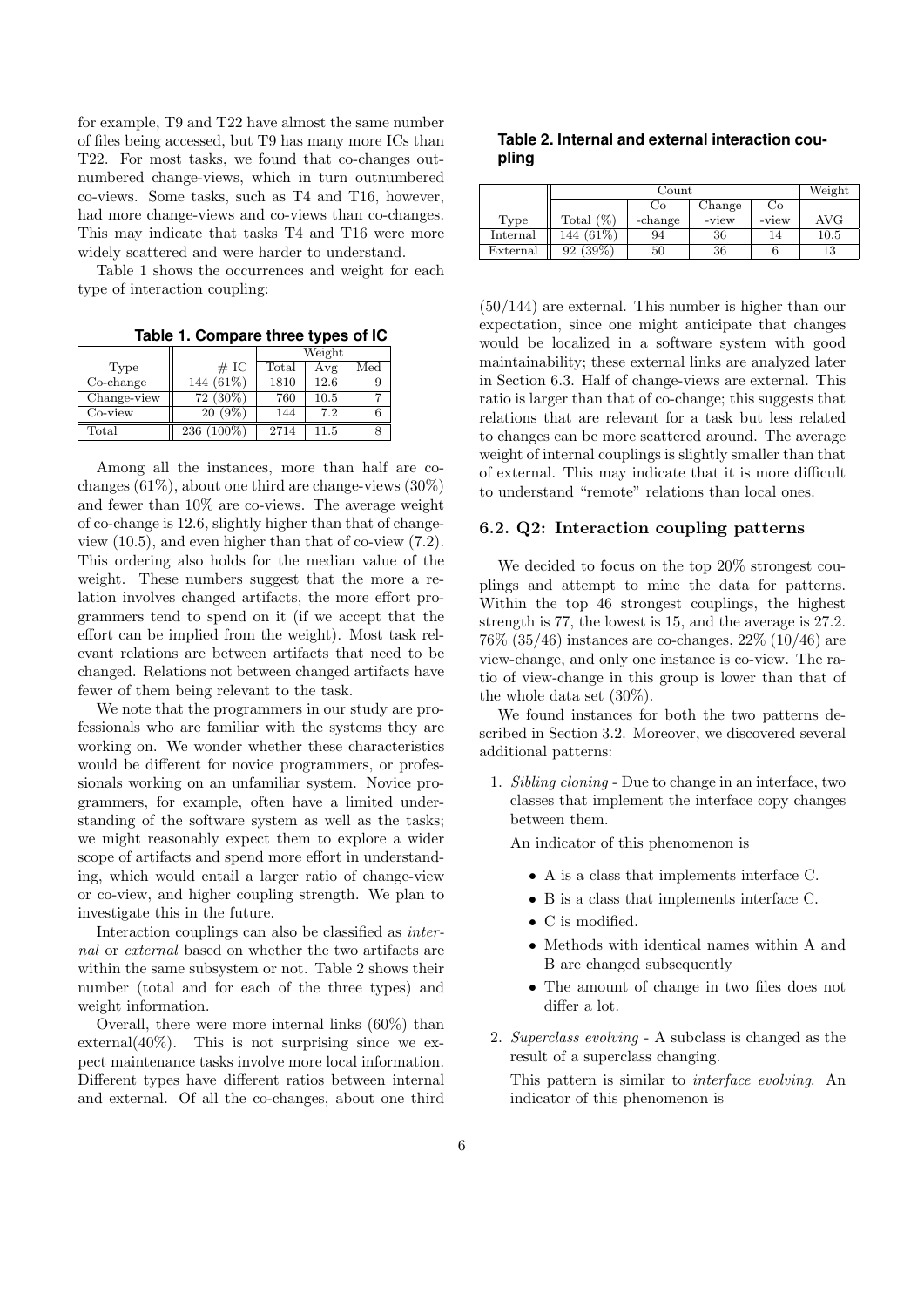- A is a class.
- B is a subclass of A.
- Methods within B are referenced when methods with almost identical names within A are changed
- 3. Data management A data structure is examined or changed together with a manager that manipulates it.

An indicator of this phenomenon is

- A is a data structure.
- B is a class that manages A. B is often something like"AManager".

In this type of coupling, the data structure is usually expected to be viewed only, and the manager is expected to be changed more often.

- 4. Library referencing Changing or understanding a class requires referring to some library or utility artifact. An indicator of this phenomenon is
	- A is a class
	- B is a library or utility class
	- B is viewed only

This type of coupling may have low strength in general, since it does not involve changes. If the strength is high, it suggests that the library or utility artifact is quite important to A.

5. Program test  $-$  Test code is referenced or changed after program is changed.

An indicator of this phenomenon is

- A is program code
- B is test code
- A is changed, and B is viewed, added or changed.

This coupling is expected to have a large number of instances in systems where test code is stored together with the source. Also, we expect that test code will usually be added or changed within the same task that effects changes to the main program's functionality.

6. Peer concepts - Two closely related concepts are examined or changed together.

An indicator of this phenomenon is

- Both A and B are closely related concepts, such as "subscriber" and "publisher", "server" and "client".
- Methods being accessed within A and B are peers, such as "write" and "read".

In this pattern, if the coupling strength is strong, then it may indicate that the relationship between the two concepts is complicated.

Table 3 shows the number of instances of each pattern within the top 46 couplings, ordered by the number of instances for each pattern.

| ____                |                             |                                                        |  |  |  |
|---------------------|-----------------------------|--------------------------------------------------------|--|--|--|
| Pattern             | #                           | Example (weight)                                       |  |  |  |
| Evolving interface  |                             | IDSession $\longleftrightarrow$ JDSession (34)         |  |  |  |
| Moving adaptation   | 4                           | BTManager $\longleftrightarrow$ JBT (69)               |  |  |  |
| Sibling cloning     | 3                           | JTRowSet $\longleftrightarrow$ XTRowSet (16)           |  |  |  |
| Data management     | 3                           | $TblCch \longleftrightarrow ETblCchManager(26)$        |  |  |  |
| Program test        | 3                           | JTRowSet $\longleftrightarrow$ ADSessTests (37)        |  |  |  |
| Library referencing | $\mathcal{D}_{\mathcal{L}}$ | $JTRowSet \longleftrightarrow RowSet2XML(17)$          |  |  |  |
| Superclass evolving | $\overline{2}$              | $X$ Servlet $\longleftrightarrow$ DefaultXServlet (32) |  |  |  |
| Peer concepts       | $\overline{2}$              | Publication $\longleftrightarrow$ Subscription (21)    |  |  |  |
| Unrecognized        | 20                          | BTListener $\longleftrightarrow$ DFEngine (57)         |  |  |  |

**Table 3. Top 20% IC patterns**

In the top group, we found seven instances of evolving interface, the most of any of the listed patterns. The strength was between 19 and 34. In some cases, a single interface was found to be involved in several instances of this pattern; for example, the interface ITRowSet was coupled to both XTRowset and JTRowSet. It is also interesting to see that when multiple classes needed to be adjusted when a common interface was changed, programmers chose to clone the solution code as a fast and easy solution. This common phenomenon led us to add the sibling cloning pattern to our catalogue.

Moving adaptation occurred four times, between MDBTRefManager and MDBManager (77), BT-Manager and JBTable (69), BTManager and JB-DataSession (52), and BFieldMapping.java and MDB-FieldMapping.java (16). Compared to others, moving adaptation is much stronger. The first three instances were the 1st, 3rd and 5th strongest coupling in the study. This shows that restructuring requires more effort than other types of maintenance activities in this study.

Program test occurred three times in the top group. In two instances, both program and test were changed frequently. In the other instance, the program was not changed while the test was changed a lot. Therefore, the modification of test was latent since it was not performed within the same task of program changing.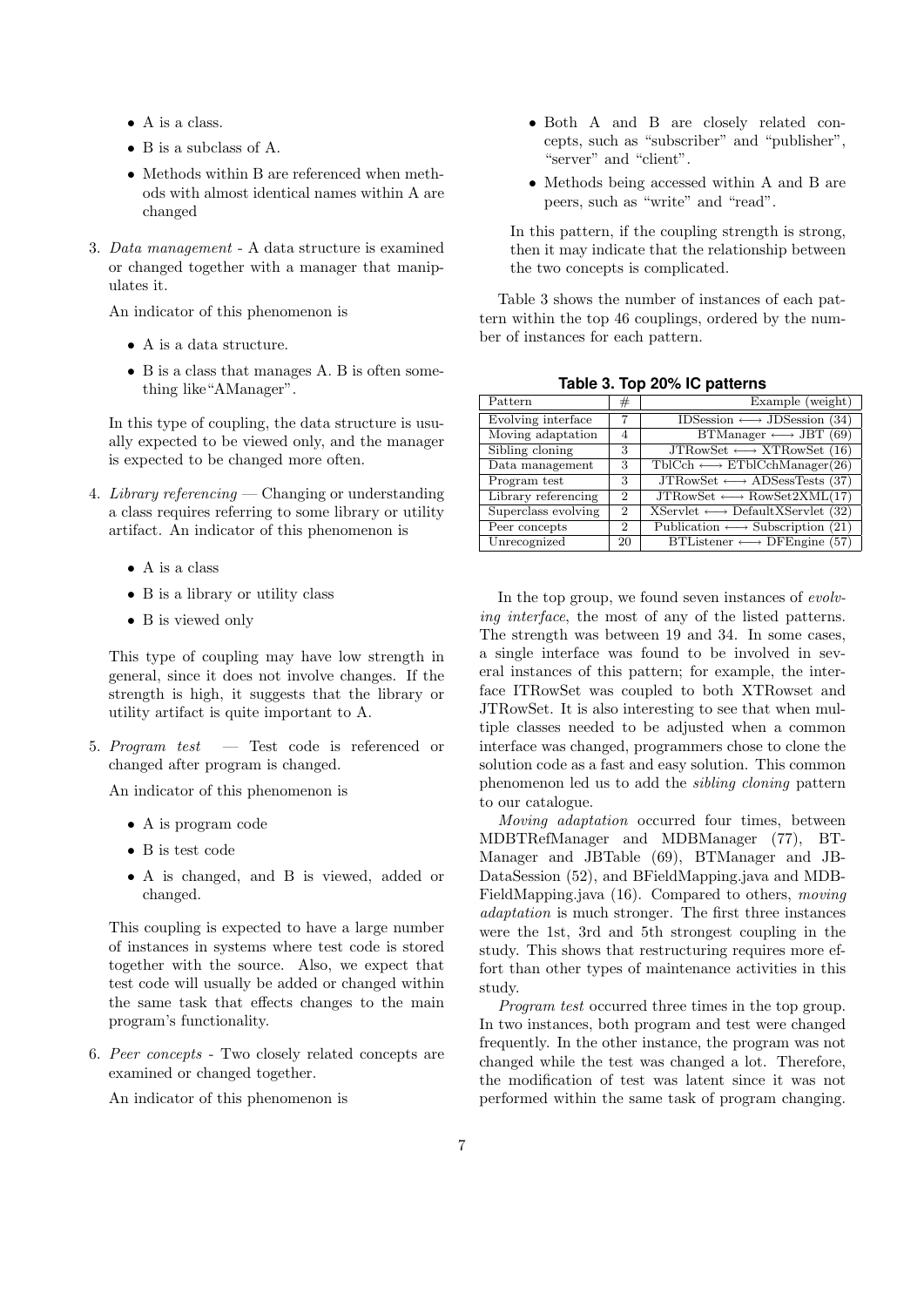Test dependency is not simply a one-to-one relation. A program may be related to several tests, and several programs may be related to single big test. Such N-to-N relation can be recovered in our approach. For example, ThreadTool is related to both ThreadTest and ThreadPoolTest, and both ThreadPool and ELEngine are related to ThreadPoolTest. Although this pattern occurred only three times in the top group, there was a total of 31 instances altogether in the case study. This suggests that understanding the relation between program and tests was a major part of maintenance effort.

Two instances of library referencing were found. Both were related to converting between different data formats, such as from XML to some object. This may indicate that such data conversion algorithm is important or hard to understand.

# 6.3. Q3: Insights from evolution analysis

For a software system with good maintainability, coupling between different subsystems should be low. Using this rationale, we analyze structural properties of the two software systems in the context of evolution.

To aid in analysis, we visualize interaction couplings both at the file and subsystem level for projects H and B using neato from the Graphviz toolkit [2]. Figures 5 and 6 show the results for project H. In the visualization, nodes are files (in the file level visualization) or subsystems (in the subsystem level visualization) and edges are the sum of interaction couplings between them. Node color represents the subsystem it belongs to, and is same across all the figures. Edge color represents interaction coupling type: red as co-change, green as change-view and grey as co-view. The width of edge indicates the strength. The two level visualization is quite simple, but is useful in discovering places that need further analysis.



**Figure 5. H at the subsystem level**

BT is the most notable subsystem in the project H,



**Figure 6. H at the file level**

as shown in Figure 5. It is coupled with seven other subsystems. All the four moving adaptations occurred within BT, with new files being created in BT and old files deleted from other subsystems. We suspected that a big restructuring had occurred; this was later confirmed by the programmers. BT used to be a part of DL, a key subsystem that provides general services for handling business data. But gradually, BT became more and more independent and many subsystems depending on the DL subsystem actually only use the BT service. To solve this problem, it was decided that BT would be extracted from DL and become a new subsystem.

BT is coupled most strongly with its parent subsystem DL. It was mainly due to two instances of moving adaptation: between BTManager and JBTable, and between BTManager and JDSession. Methods in BT-Manager, such as insert, update, cancel and transfer, were changed while methods with identical names in JBTable and JDSession were viewed only. Many methods in BTManager are based on old ones but need further modifications. When changes were being made in this file, programmer refer to the old methods frequently to reason about how to change.

BT is coupled second most strongly to the T subsystem, with total strength of 150. T is a subsystem where meta information about business data is described. Three interaction couplings contribute to the high coupling at the subsystem level: between MDB-TRefManager and MDBManager.java (moving adaptation), between MDBTRefManager and MDTManager.java (52), and between BFieldMapping and MDB-FieldMapping.java (moving adaptation). In the second case, MDTManager mostly served as a template for implementing MDBTRefManager; the two files do not have any program dependencies.

Another subsystem that BT has strong interaction coupling with is DF. File BTListener in BT is coupled with DFEngine in DF with strength of 57. Most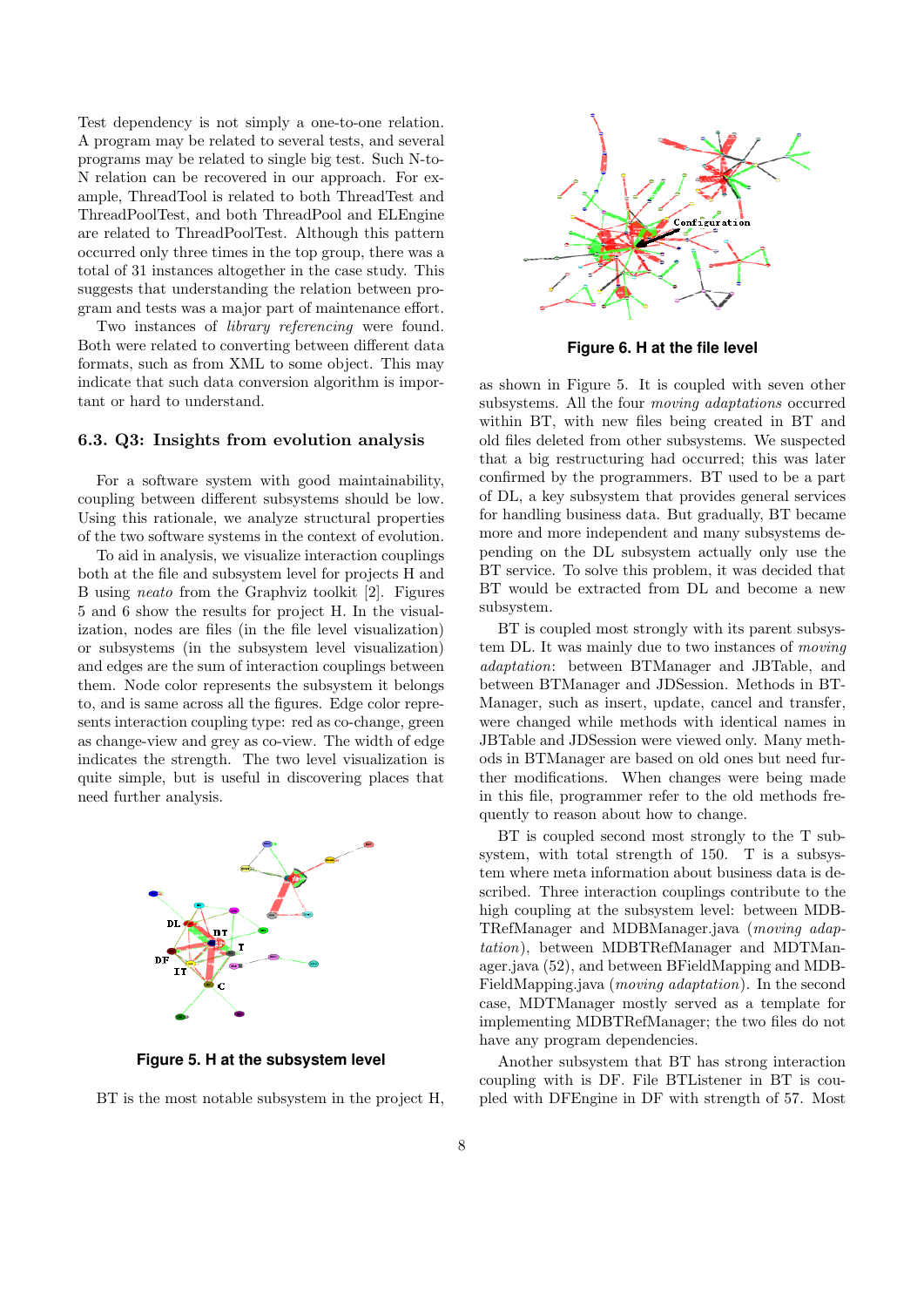switches were between method onEvent in BTListener and other methods in DFEngine. Method onEvent was viewed only in turn with the method submit for consecutive 16 times, and with the method undelete for consecutive 10 times. We suspect this is a hard or important relation between BT and DF. Programmers later confirmed that event listening is the only way that BT can communicate with DF. After becoming an independent subsystem, BT created its own listener and processor for DF events. To fully understand what DF events were produced under what circumstances, DFEngine was examined extensively while BTListener was being implemented.

C is a subsystem that manages configuration. It was coupled with a total of 12 files within 6 other subsystems. Details at the file level, as shown in Figure 6, indicates that it is a single file named Configuration that has all the external links. More specifically, an initialization method and some constant declarations within this file were changed together with initialization methods in other files. We suspected there were some unexpected dependencies with the C subsystem; this was later confirmed by programmers. The config subsystem implements a mechanism that is used by other subsystems to manage persistent configuration data. In the current design, although most client-specific data can be specified in XML files, some information, such as the keys of the configuration items, are maintained centrally as constants in the file Configuration. Also the initialization method contains client-specific information. All these design problems have caused the Configuration file to be changed and viewed frequently with clients. These problems are expected to be fixed in the near future.

Six out of the seven instances of the evolving interface pattern in the top group occurred in IT, a subsystem containing interfaces that define an abstract framework of the whole software system. Moreover, IT was coupled with a total six subsystems for total 16 times and were changed for 12 times. Since interfaces are usually stable, we suspected that the framework is not yet mature and may need some re-engineering; programmers later confirmed this. With more and more applications built on it, the framework was being changed continually to meet with new requirements. There are parts within the framework that need to be improved in the future. The BT restructuring was one part of it.

In project B, the number of external couplings was quite small, only 17 in total. But 12 of them were of the pattern program test. Project B has four subsystems that are devoted to test the other three subsystems and the overall software. Therefore, these dependencies were shown as external couplings at the subsystem

level. Excluding these, there were only five external links in B project. This suggests that the subsystems were quite loosely coupled.

Most internal couplings with project B occurred within E\_ENG, a subsystem that implements a business intelligence engine. A file within E ENG has the largest number of couplings with other files. Developers later explained that it is a key component of this subsystem.

#### 6.4. Comparing CC and IC

We wondered for the same case study, what would be the result if change couplings were used instead of interaction couplings. We use task as an approximation of change transaction to compute change coupling. Within the study month, one file was modified in five tasks, seven files were modified in three tasks, and all the others were modified in less than three tasks. Therefore, the largest number of two files being changed together is three, which is smaller than the threshold of five as used before for change coupling detection [1]. This means that for the same case, no instance of change coupling can even be detected.

#### 6.5. Summary

In this case study, we analyzed interaction couplings from one month's task interaction histories for two industrial software systems H and B. The results have shown that most of programmers' effort was spent on understanding relationships between artifacts that needed to be changed.

We identified total eight patterns within the top 20% strong interaction couplings. We found *moving adap*tation costs the most effort on average in this study. The pattern evolving interface has the largest number of instances. This observation combined with further analysis shows that an abstract framework of project H was evolving fast.

Evolution analysis of external links have revealed insights into the status of the software systems. In project H, a big restructuring effort had occurred in BT, which resulted all the four instances of moving adaptation. A configuration subsystem that was coupled with 12 files in six subsystems was later found to have design problems.

All these findings indicate that important knowledge about past maintenance activities, including coupling patterns and their effort, can be recovered. This knowledge is helpful in reasoning about the current status of software system and to guide future maintenance activities.